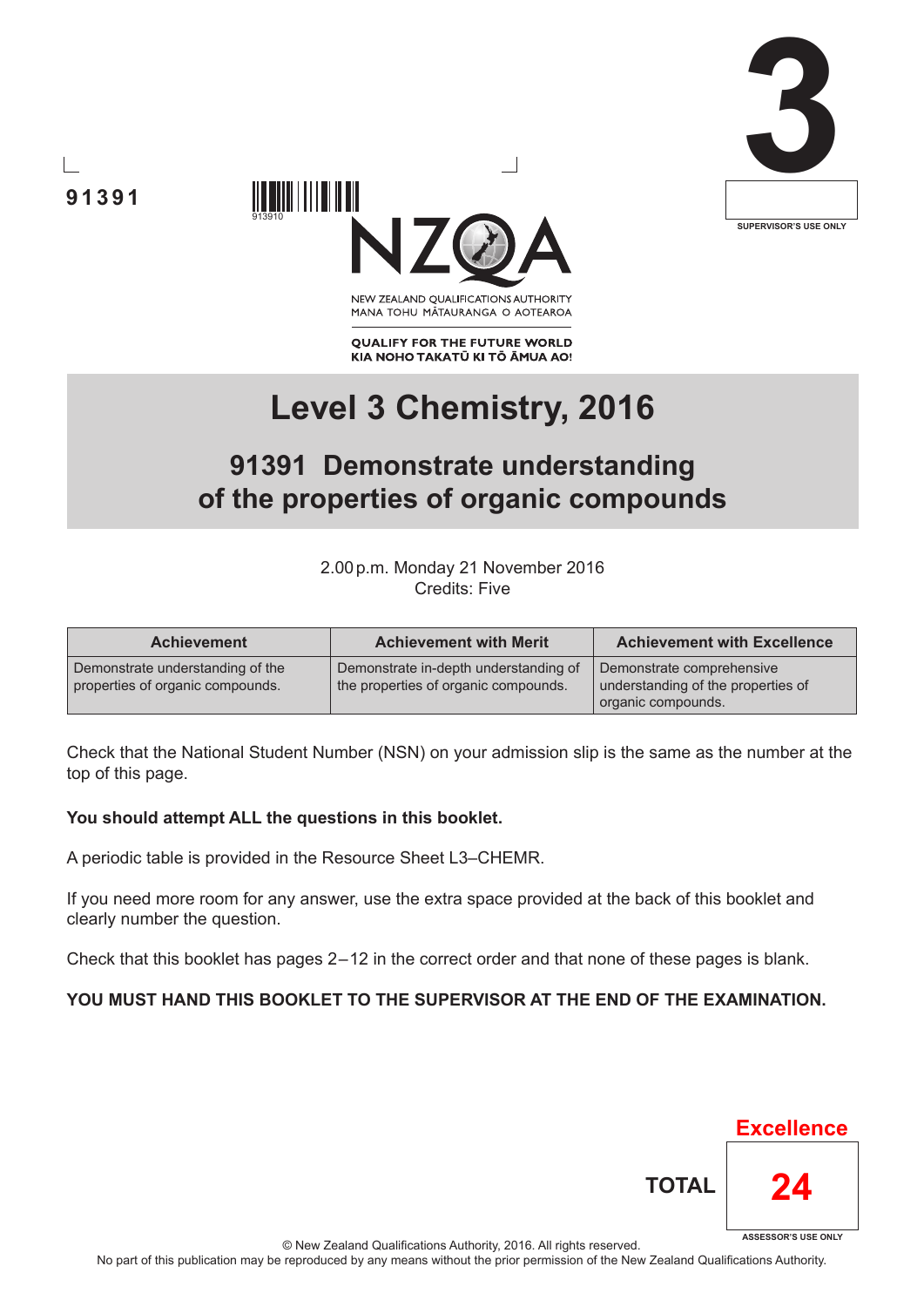Complete the table below by drawing the structural formula for the named compounds.  $(a)$ 

| <b>IUPAC</b> systematic name | <b>Structural Formula</b>                     |  |
|------------------------------|-----------------------------------------------|--|
| butylethanoate               | $CH_3-CH_2-CH_2-CH_2-O-C=CH_3$                |  |
| 2-hydroxybutanal             | $CH_{3}$ - $CH_{2}$ - $CH_{-}$ $C$ -H<br>OH 0 |  |
| ethanamide                   | $\pm$ 1<br>$CH_{3}-C-NH_{2}$                  |  |

 $(b)$ The structure of amoxycillin is given below. It is an antibiotic used in the treatment of bacterial infections.



Name the four different functional groups circled within the amoxycillin molecule above.

| alcohol |  |
|---------|--|
| amrale  |  |

anime  $\overline{2}$ carboxylre actd  $\overline{\mathbf{4}}$ 

 $\overline{2}$ 

**ASSESSOR'S**<br>USE ONLY

 $\bigcup$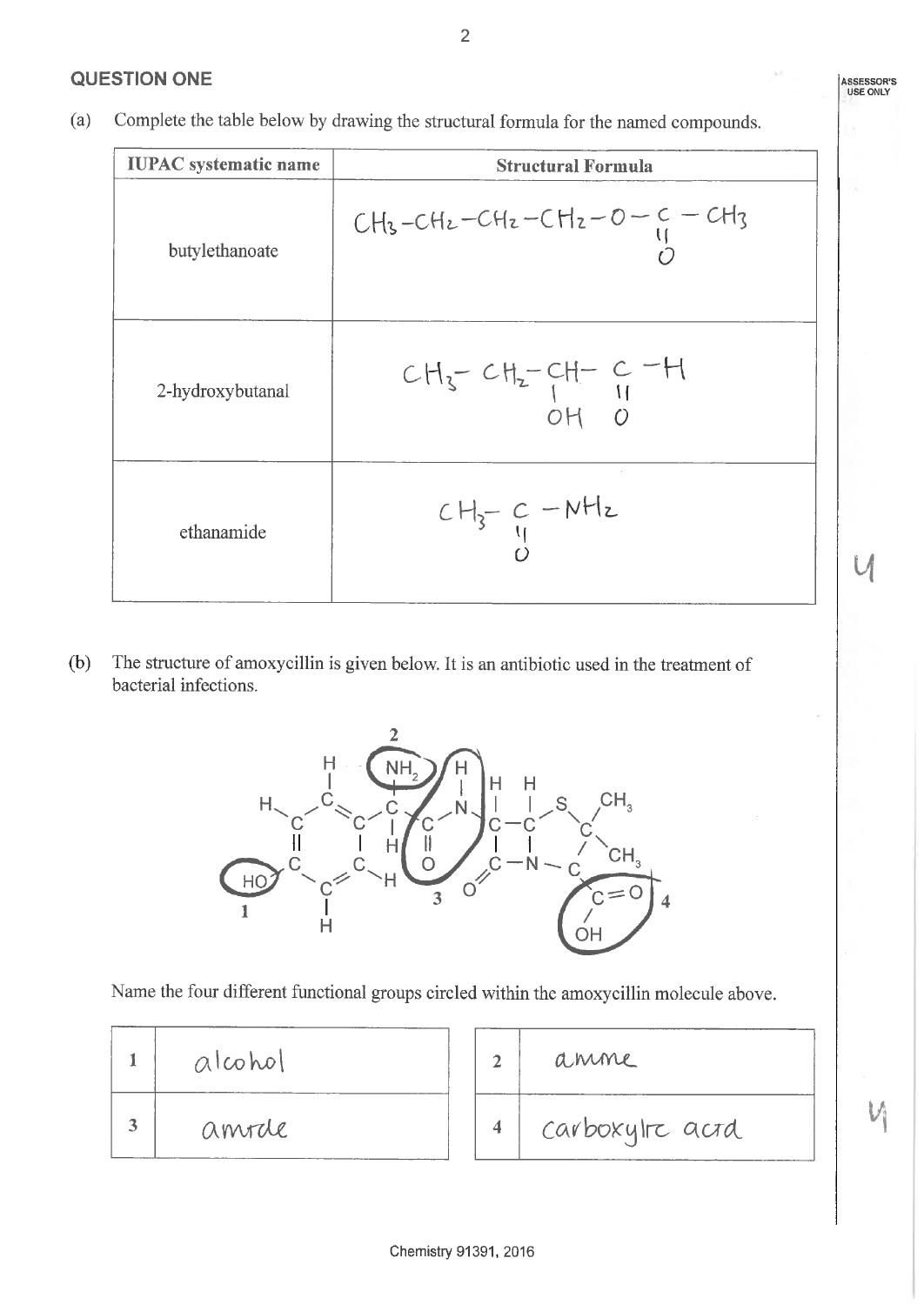$(c)$ Glycine, alanine, and serine are three amino acids shown below.



Draw the 3-D structures of the enantiomers (optical isomers) of serine in the boxes  $(i)$ below.



 $(ii)$ Circle the amino acid below which does NOT display optical isomerism:



Explain your answer.

Glycne does not have a chrval carbon - a carbon atom with 4 different groups attached to it. The only carbon with 4 groups attached in glycine<br>so the 4 groups are not different 1<br>has two -H groups attached, so gly ane does not fulfill the requirements of optical nomerism, which is a carbon with 4 different groups attached.

**ASSESSOR'S**<br>USE ONLY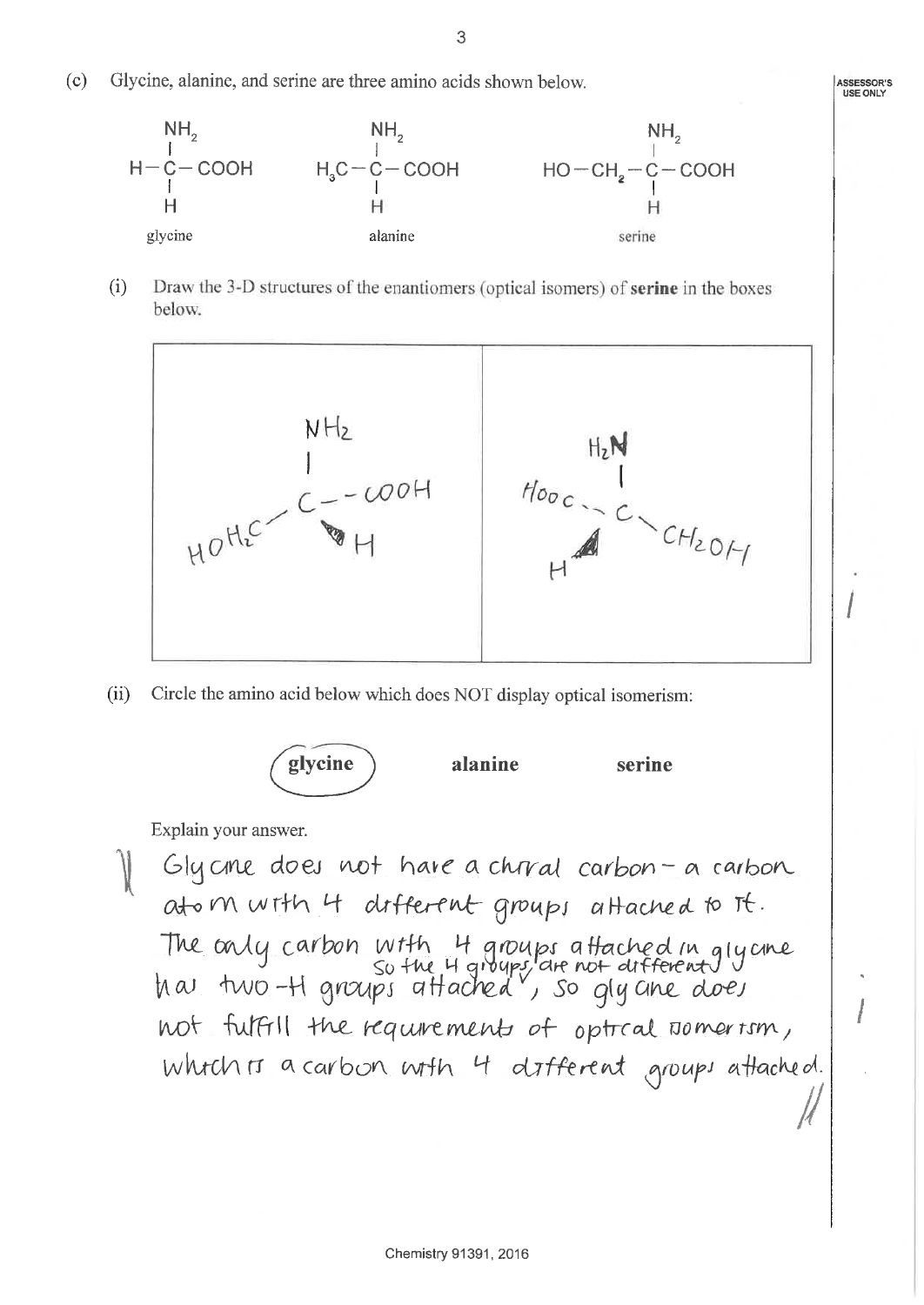$$
H_{2}N-CH_{2}-C-N-CH-C-O-H
$$
  
  $\begin{array}{c} 1 & 1 & 1\\ 0 & H & 1\\ \end{array}$ 

$$
HLN - CH - C - N - CH_{2} - C - OH
$$
  
\n $CH_{3} \t O + C$ 

(iv) Name the type of reaction that occurred when the dipeptides formed in (iii) above. Condensation of polymerisation

Explain your choice.

 $\perp$ 

Two smaller molecules, glycene and alanne,   
\nare joined together to form I larger molecule,  
\nwith the elimination of a small Hzo molecule  
\nat the journey
$$
s
$$
rts removed from the-WHz group  
\nand -OH is removed from the  $-5 - 0 + 0$  group.

Draw the products of an acidic hydrolysis for ONE of the dipeptides from (iii) above.  $(v)$ Explain why these products are formed.

$$
H_3 W-CH_2-C-OH
$$
  
\n $H_3 W-CH_2-C-OH$   
\n $H_3 W-CH_3$   
\n $CH_2$   
\n $CH_3$   
\n $CH_3$   
\n $CH_3$   
\n $CH_3$   
\n $CH_3$   
\n $CH_3$   
\n $CH_3$   
\n $CH_3$   
\n $CH_3$   
\n $CH_3$   
\n $CH_3$   
\n $CH_3$   
\n $CH_3$   
\n $CH_3$   
\n $CH_3$   
\n $CH_3$   
\n $CH_3$   
\n $CH_3$   
\n $CH_3$   
\n $CH_3$   
\n $CH_3$   
\n $CH_3$   
\n $CH_3$   
\n $CH_3$   
\n $CH_3$   
\n $CH_3$   
\n $CH_3$   
\n $CH_3$   
\n $CH_3$   
\n $CH_3$   
\n $CH_3$   
\n $CH_3$   
\n $CH_3$   
\n $CH_3$   
\n $CH_3$   
\n $CH_3$   
\n $CH_3$   
\n $CH_3$   
\n $CH_3$   
\n $CH_3$   
\n $CH_3$   
\n $CH_3$   
\n $CH_3$   
\n $CH_3$   
\n $CH_3$   
\n $CH_3$   
\n $CH_3$   
\n $CH_3$   
\n $CH_3$   
\n $CH_3$   
\n $CH_3$   
\n $CH_3$   
\n $CH_3$   
\n $CH_3$   
\n $CH_3$   
\n $CH_3$   
\n $CH_3$   
\n $CH_3$   
\n

ASSESSOR'S<br>USE ONLY

 $\mathcal{C}$ 

EX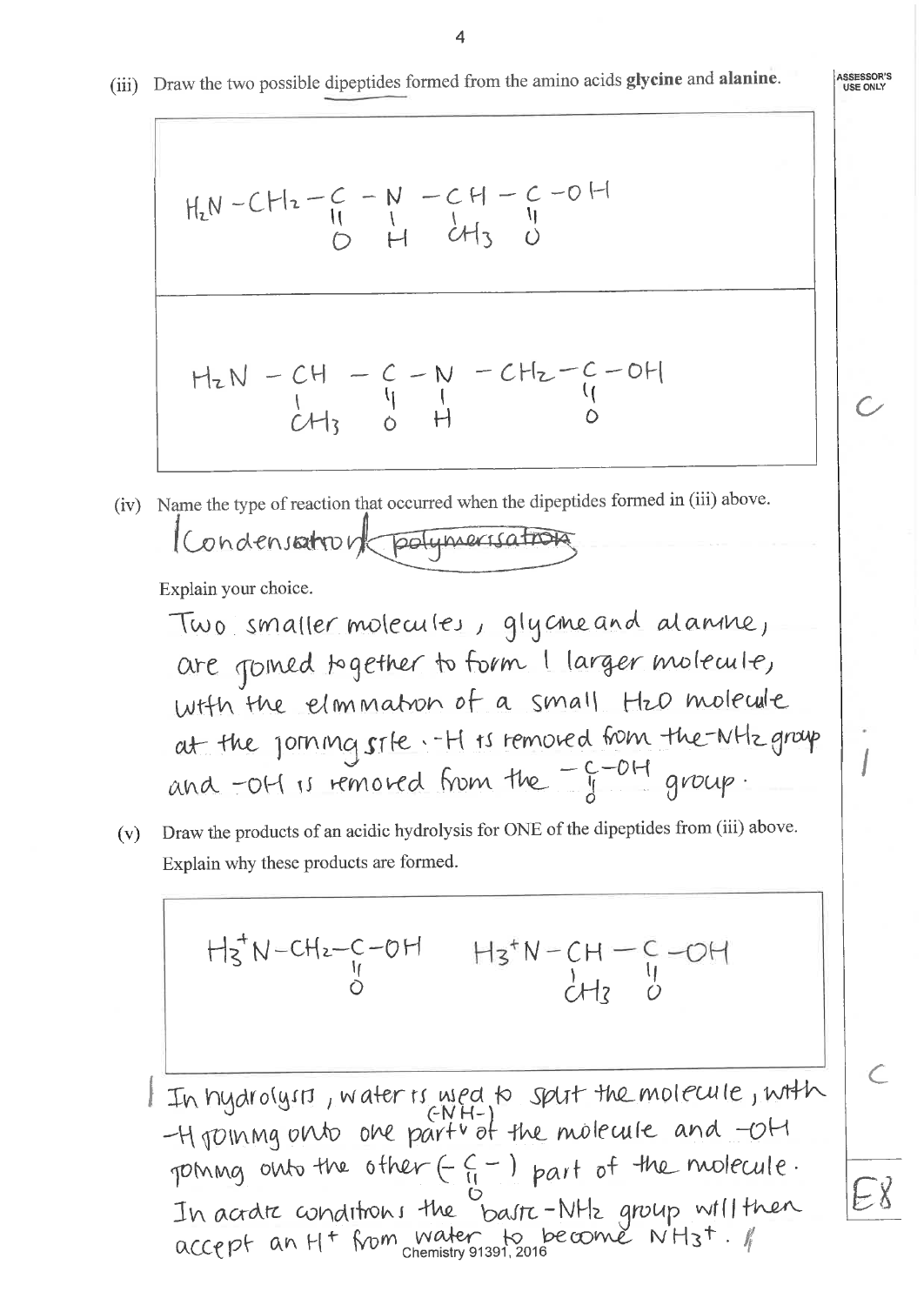#### **QUESTION TWO**

What reagent can be used to reduce aldehydes and ketones?  $(a)$  $(i)$ 

**NaBH4** 

For the reduction of pentanal and pentan-2-one, draw the structure of the organic  $(ii)$ product formed in each case.

Identify the functional group of each product formed.

|              | Structure of the product:                 |  |  |
|--------------|-------------------------------------------|--|--|
| pentanal     | $CH_2$ $CH_2$ $CH_2$ $CH_2$ $CH_2$ $OH_2$ |  |  |
|              | alcohol (primary)<br>Functional group:    |  |  |
|              | Structure of the product:                 |  |  |
| pentan-2-one | $CH_3-CH_2-CH_2-CH$ - CH <sub>3</sub>     |  |  |
|              | alcohol (secondary)<br>Functional group:  |  |  |

ASSESSOR'S<br>USE ONLY

j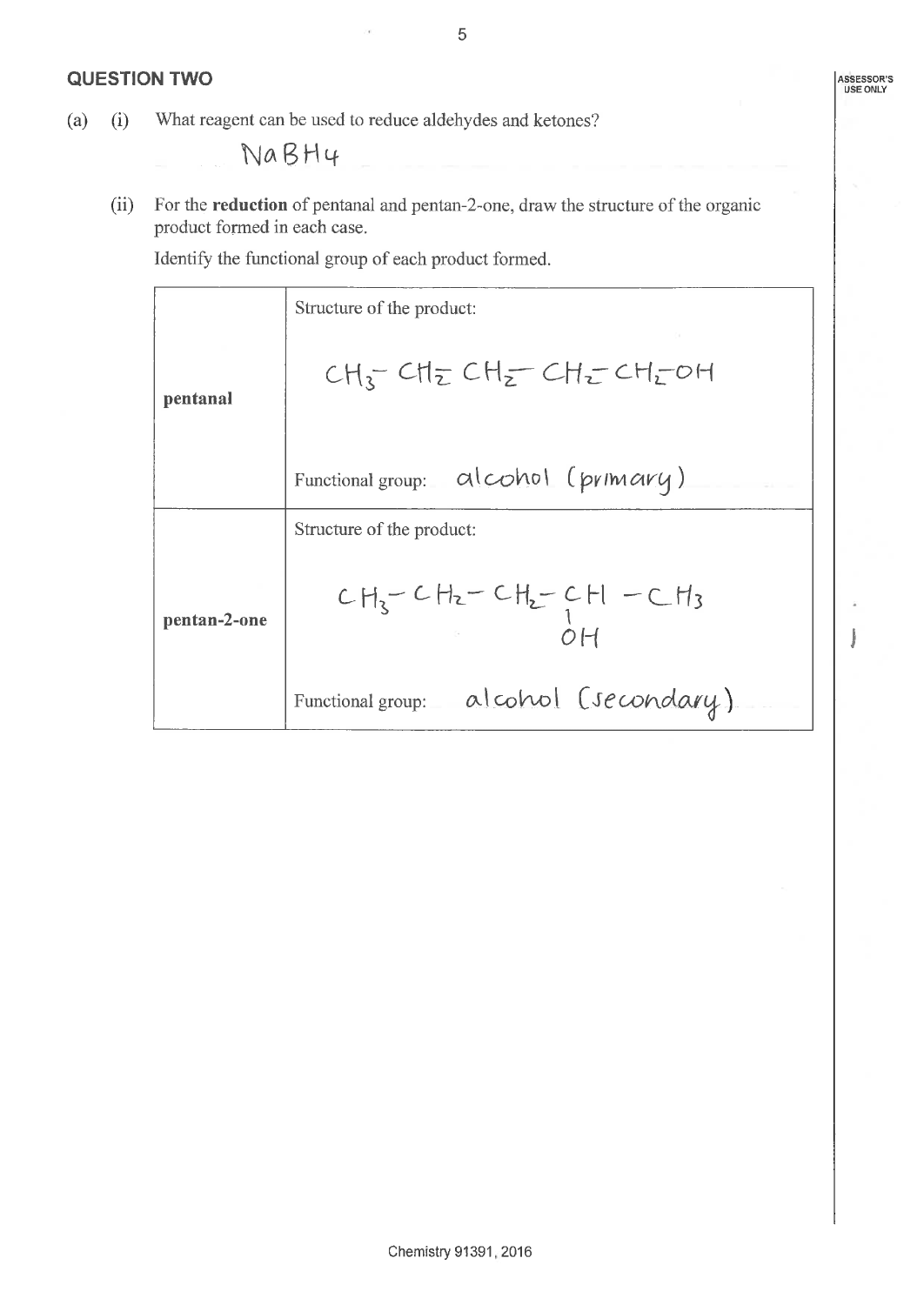- The structures of four different organic substances are shown in the table below.  $(b)$ 
	- $(i)$ Name the organic substances A to D.

| Letter       | <b>Structure</b>                                            | Name               |  |  |
|--------------|-------------------------------------------------------------|--------------------|--|--|
| $\mathbf{A}$ | $CH_3CH_2CH_2-NH_2$                                         | I-ammo propane     |  |  |
| $\bf{B}$     | $CH3CH2-C\left\{\begin{matrix} 1\\  1 \end{matrix}\right\}$ | propanal           |  |  |
| $\mathbf C$  | $CH_3CH_2-C\begin{matrix}^{\prime}\\ C\end{matrix}$         | propanoyl chloride |  |  |
| $\mathbf{D}$ | $CH3 - \overset{\cup}{C} - CH3$                             | propanone          |  |  |

 $6\phantom{a}$ 

 $\mathsf{U}$ 

ASSESSOR'S<br>USE ONLY

ò.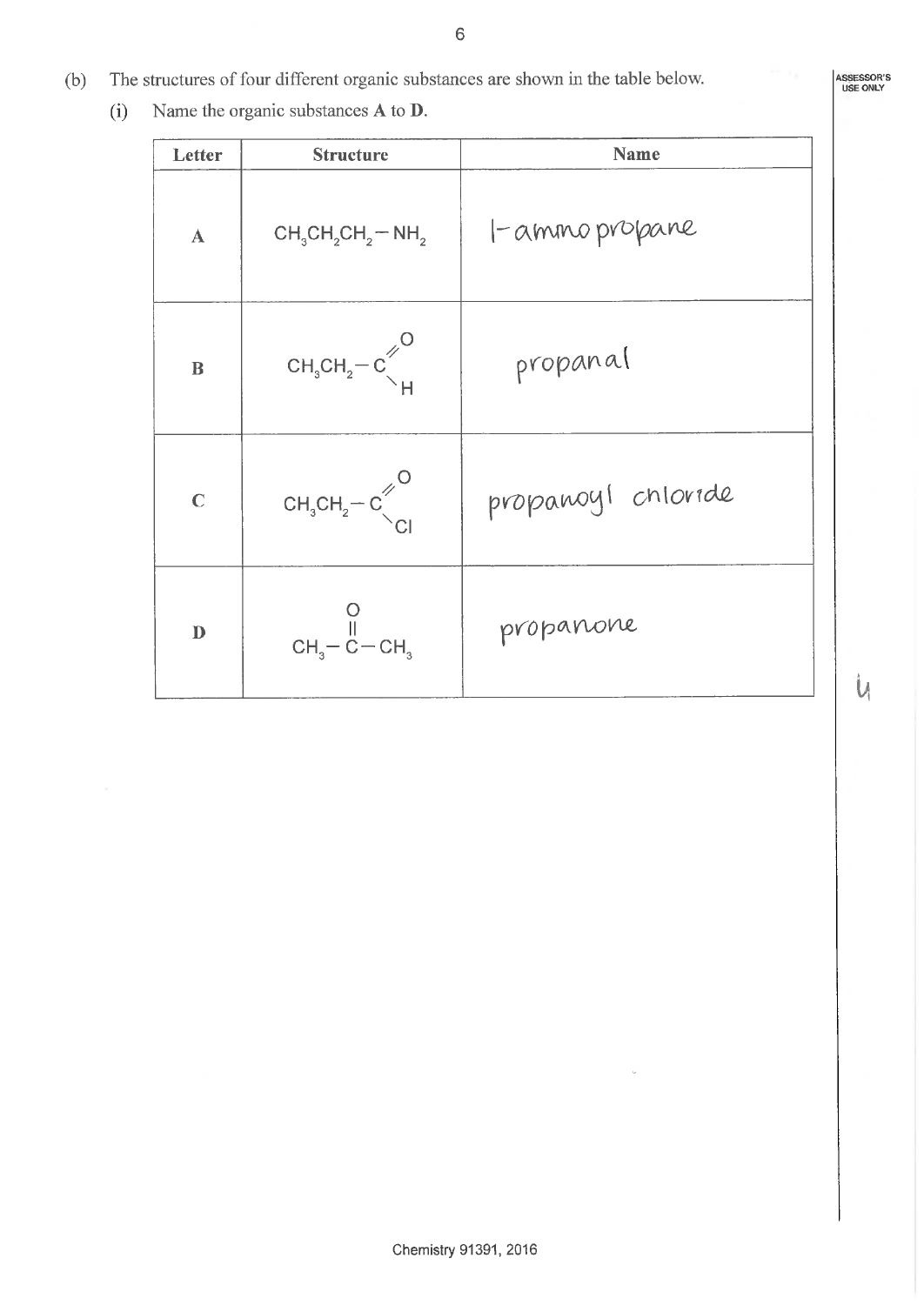Explain how you would identify each of the organic substances, A to D, from the table  $(ii)$ in (b)(i), using only moist litmus paper, water, and Benedict's solution. In your answer, you should include:

ASSESSOR'S<br>USE ONLY

 $\overline{7}$ 

- a description of any tests carried out and any observations you would make
- equations to show the organic products formed, if applicable. Add water to samples of each substance  $c$ , propanoyl chloride, will react rigourowly with water m a hydrolysts reaction.

 $CH<sub>3</sub>-CH<sub>2</sub>-C-C1 + H<sub>2</sub>O \longrightarrow CH<sub>3</sub>-CH<sub>2</sub>-C-O H + HCl$ <br>Morst blue Crfmus writ then turn red m'C Quar the  $\pi_{\text{abs}}$  can be wred products of hydrolysts clonate an H+ to water, foming to confirm  $H_3O^+$  CH3-CH2-C-OH +H2O = CH3-CH2-C-O-+H3O<sup>T</sup> and  $HCl + H_2O \rightarrow H_3O^+ + Cl^-$ 

 $\subset$ )

The other three substances will not react with water. Add morst red Litmus to samples of remaining 3 compounds. Red Utmus will turn blue m A, I-amino propane, which accepts Ht from water to form off.  $CH_8-CH_2-CH_2-NH_2+H_{2O} \geq CH_3-CH_2CH_2-NH_3+OH$ The other 2 substances will not change the colour of morst red Utmus. Add Benedict's solution to new samples of the remaining 2substances, and warm. In EDG B, propanal, the blue whole of the solution to will change to form a brick red precipitate as a redox reaction occurs.

continued at back.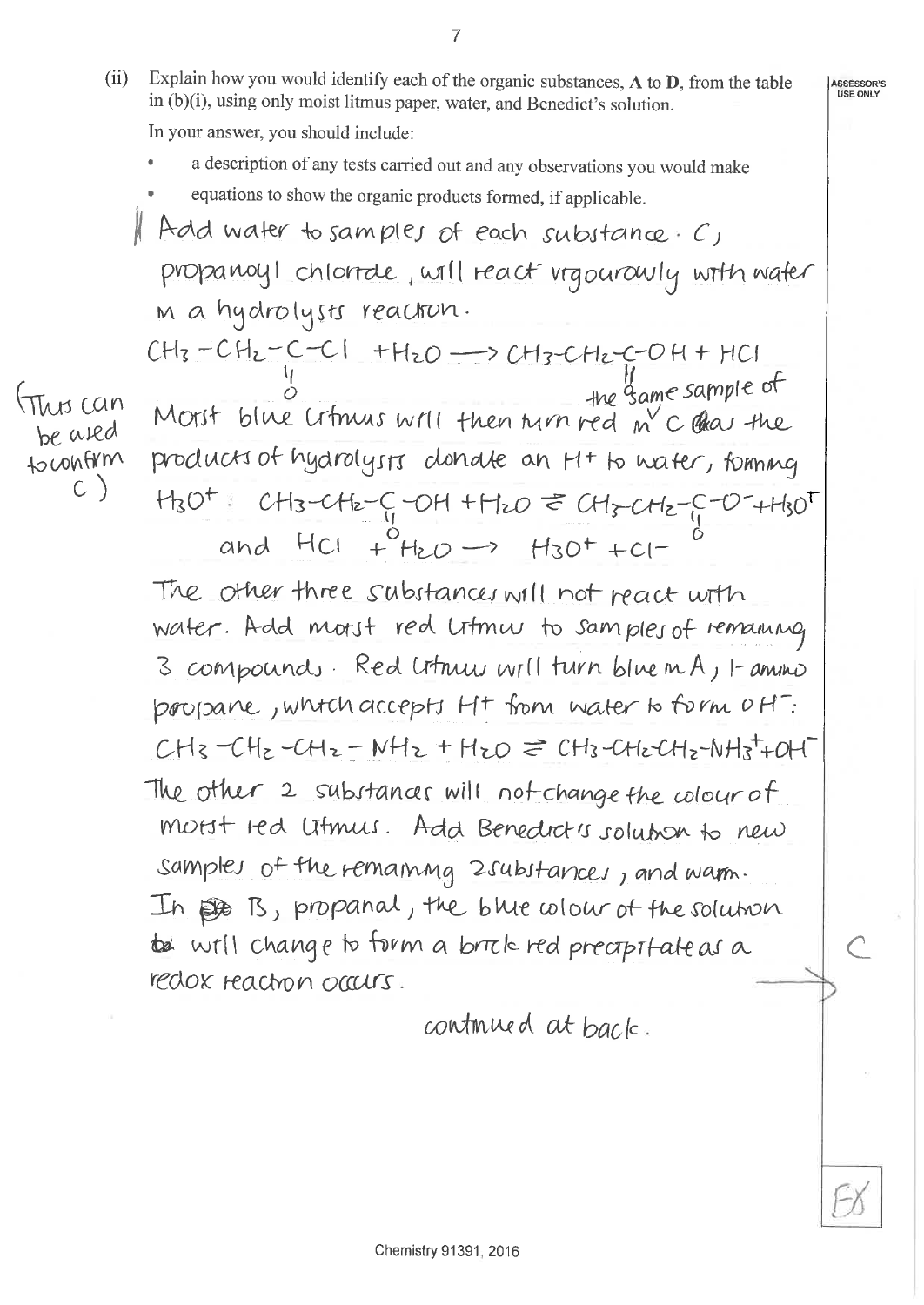$11$ Extra paper if required. ASSESSOR'S<br>USE ONLY Write the question number(s) if applicable. QUESTION<br>NUMBER  $CH_3-CH_2-C-H$  ->  $CH_3-CH_2-C-H$ <br>0  $2b<sub>H</sub>$ Propanal gains oxygen, and is oxidned to propanote acrd. Blue cut in Benedicts solutions reduced to Cuzo, which form<sup>og</sup> the birck red precipitate. The blue colour of Benedrato solution will remain m D, propanone, which cannot be oxided. Cuzt in Benedicts solution rithus not reduced, so the blue colour of the volution remains in D. 11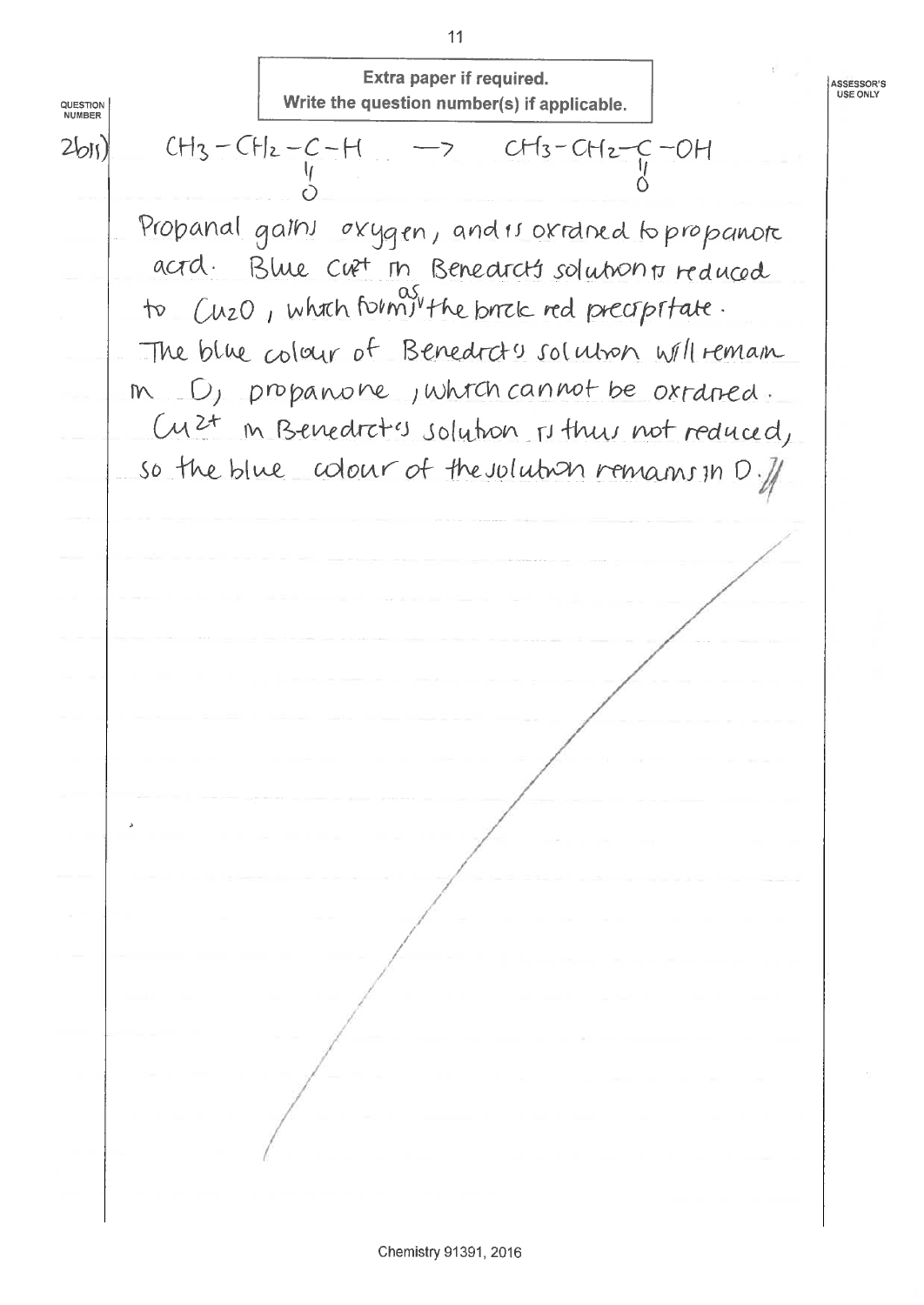#### **QUESTION THREE**

 $(a)$ Complete the following reaction scheme by drawing organic structures for S1 to S7, and identifying reagents 1 to 3.



Chemistry 91391, 2016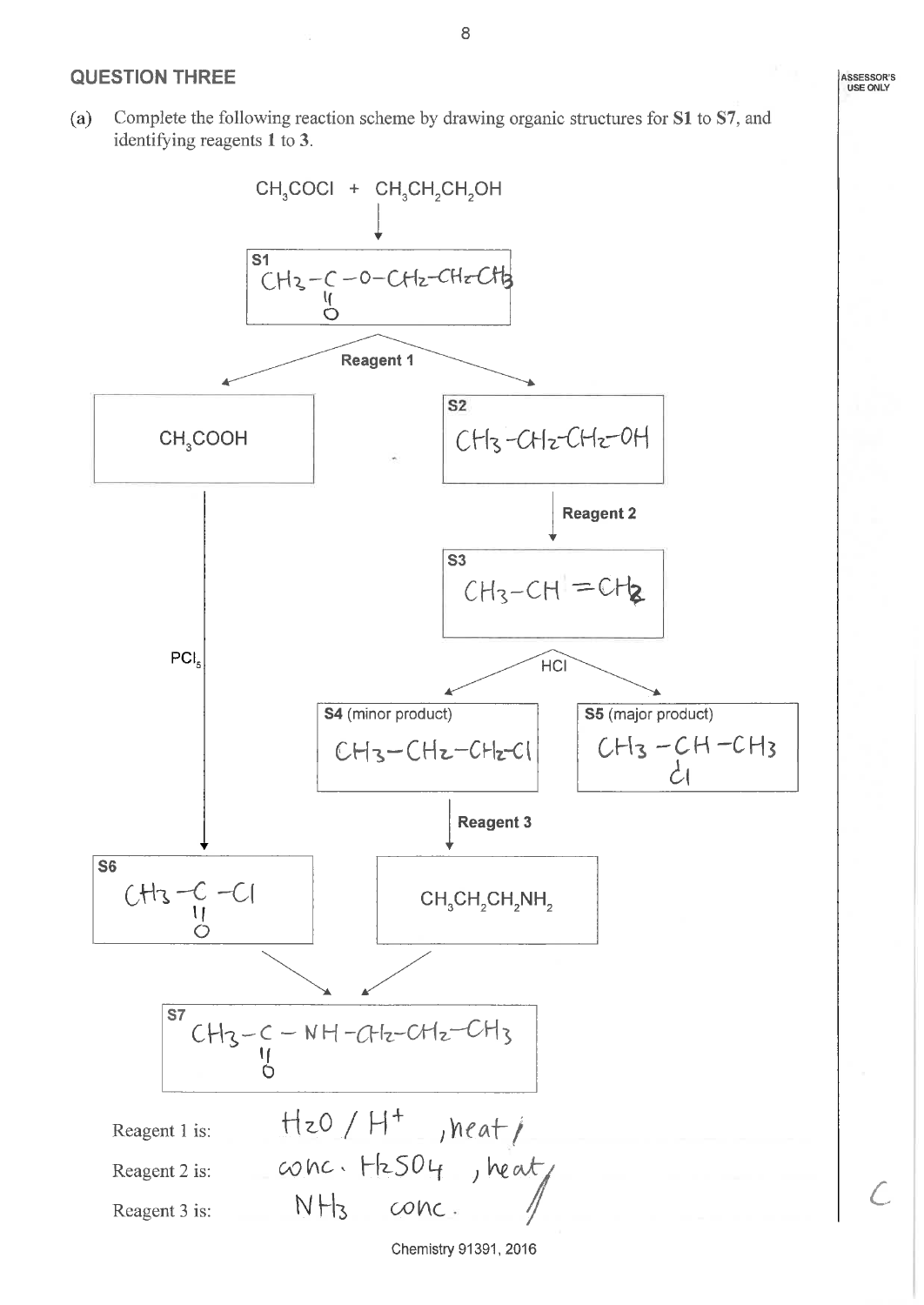Draw a reaction scheme to show the conversion of butan-1-ol to butan-2-one.  $(b)$ You should include any relevant reagents, conditions required, and the structures of all organic substances involved.

$$
butan-1-o1
$$
\n
$$
CH_{5} - CH_{2} - CH_{2} + CO_{1} + \text{conc.H}_{2}SO_{4}/heat \rightarrow
$$
\n
$$
CH_{5} - CH_{2} - CH_{2} - CH_{2} + H_{2}O/H + \rightarrow
$$
\n
$$
CH_{3} - CH_{2} - CH_{2} - CH_{2} + H_{2}O/H + \rightarrow
$$
\n
$$
CH_{3} - CH_{2} - CH_{2} - CH_{3} + CH_{3} - CH_{2} - CH_{2} - CH_{2}
$$
\n
$$
butan-2-o1(\text{mapr}) \qquad butan-1-o1(\text{upr} \rightarrow
$$
\n
$$
CH_{3} - CH_{2} - CH_{1} - C + H_{3} + Cr_{2}O_{1} + H_{3} + \rightarrow
$$
\n
$$
CH_{3} - CH_{2} - C - CH_{3}
$$
\n
$$
butan-2 - one
$$
\n
$$
Outan-2 - one
$$
\n
$$
Outin The continues on the following page.
$$

ASSESSOR'S<br>USE ONLY

 $\overline{C}$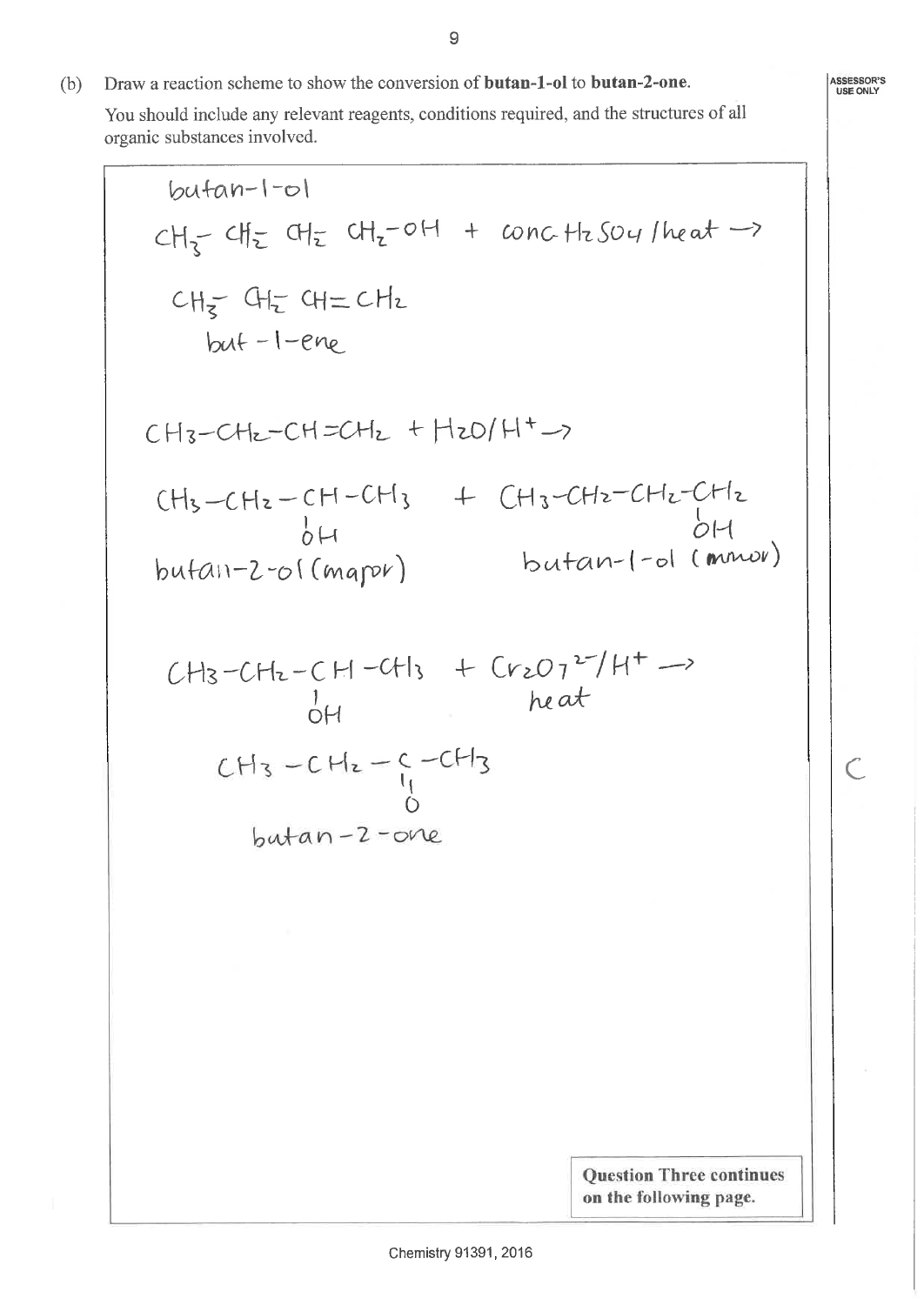ASSESSOR'S<br>USE ONLY

 $U_1$ .

I

A triglyceride found in olive oil has the following structure:  $(c)$ 

- Put a circle around one of the ester groups in the triglyceride molecule shown above.  $(i)$
- Draw the structural formulae of the products produced by the hydrolysis of this  $(ii)$ triglyceride in basic conditions, using aqueous sodium hydroxide, NaOH.

CHz-OH  
\n
$$
CH2-OH
$$
  
\n $CH2-OH$   
\n $CH2-OH$   
\n $CH2-OH$   
\n $Na+O-C-C(H2)H-CH3$   
\n $Na+O-C-C(H2)H-CH3$   
\n $Na+O-C-C(H2)H-CH3$